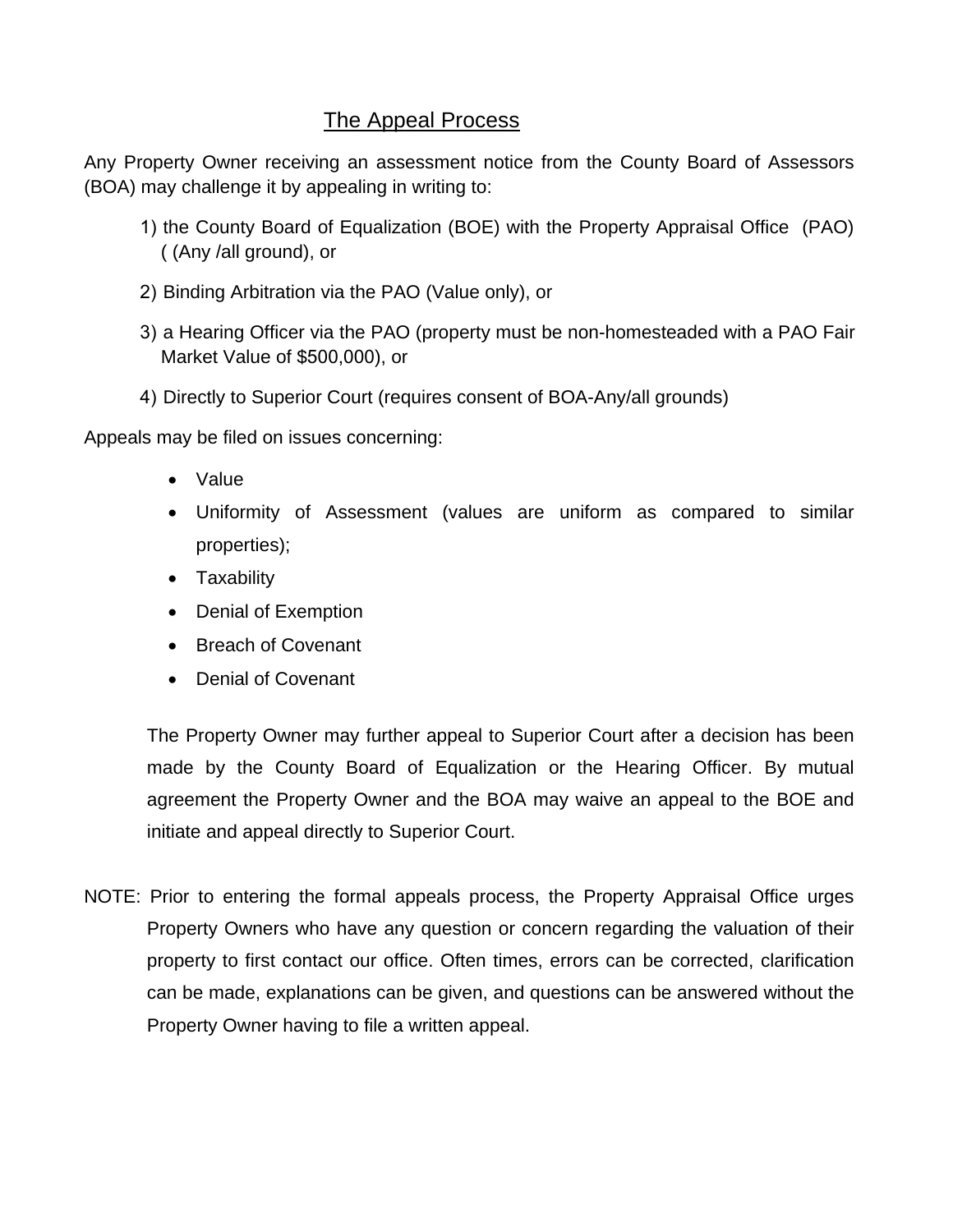# Appeals to the County Board of Equalization via the Board of Assessors

#### **Property Owner may appeal an assessment by mailing or filing a written notice of appeal within 45 days:**

Property Owners may appeal their assessment to the BOE by mailing or filing with the PAO a written notice of appeal within 45 days from the date on which the notice was mailed. The mailing date and the expiration date are both printed on the front of the assessment notice. No e-mail or faxed appeals are acceptable.

# **If the Property Owner still disagrees with the value after the corrections or changes are subsequently made, the Property Owner can then file a written appeal to the County Board of Equalization within 30 days:**

If any corrections or changes are made after the appeal is received by the Assessors, the County Board of Assessors will send a notice of the correction or change to the Property Owner. The notice will state that if the Property Owner is still not in agreement with the value after these changes or corrections are made, he or she may now appeal to the County Board of Equalization by filing a written notice of appeal within 30 days of the date that the correction or change letter was mailed.

# **If no corrections or changes are made, a notice is sent to the County Board of Equalization:**

The Property Owner does not need to take any further action if the County Board of Assessors does not make any corrections or changes to their appeal. The County Board of Assessors will send written notice to the County Board of Equalization of its decision to make no correction or change in the appeal and the BOE will contact the Property Owner regarding a hearing date.

## **Property Owner's appeal sent to the County Board of Equalization:**

The Property Owner's appeal to the corrections or changes made by the County Board of Assessors will be sent to the County Board of Equalization; or if the County Board of Assessors made no correction or changes, the initial appeal will be sent to the County Board of Equalization.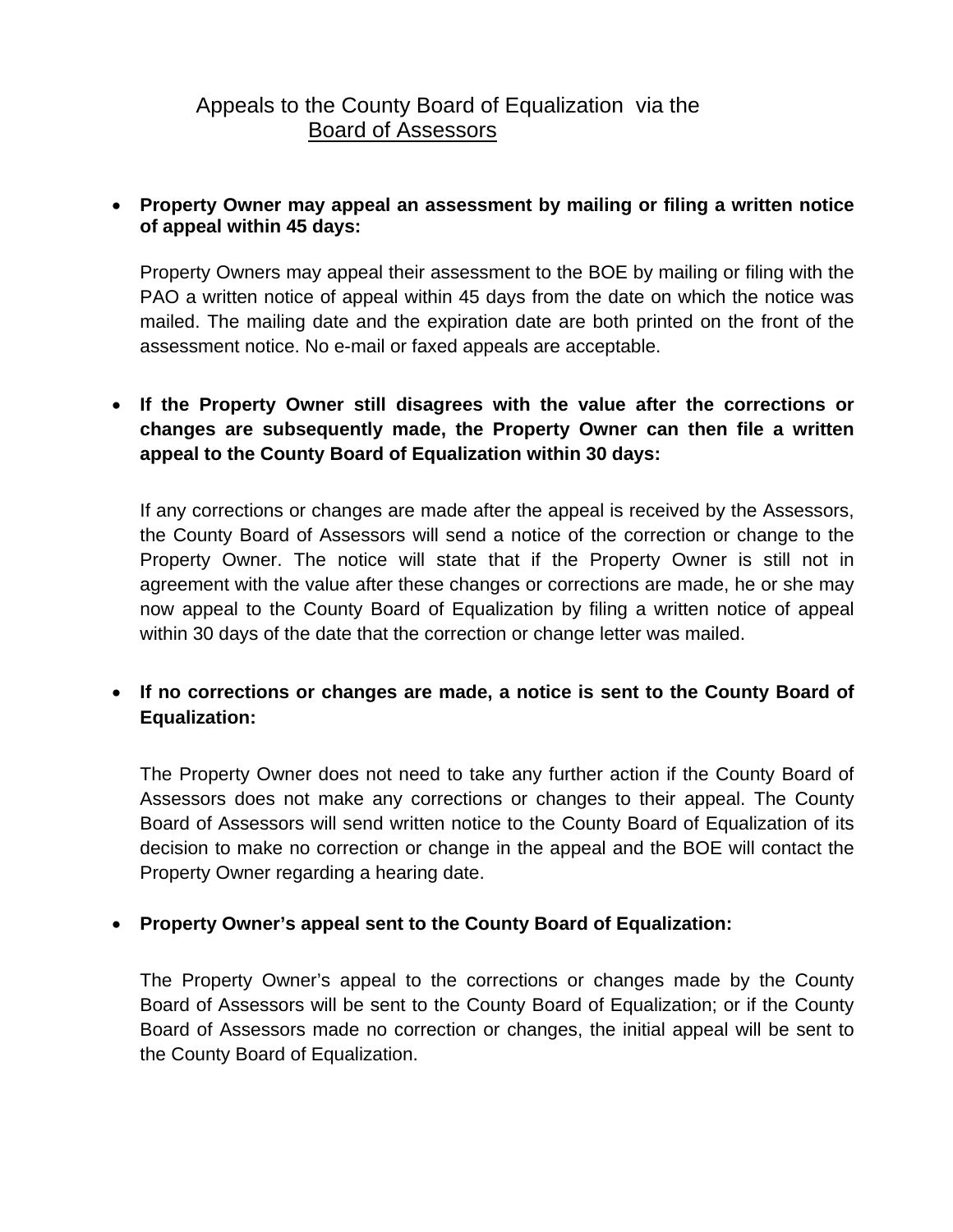## • **Hearing date will be set with the County Board of Equalization:**

The County Board of Equalization will set a hearing date for the appeal to be heard within 15 days of receipt of the notice of appeal and will notify the Property Owner and the County Board of Assessors in writing. A hearing will be held no earlier than 20 days and no later than 30 days after notification.

## • **Written notification of the County Board of Equalization's decision will be sent:**

The three members of the County Board of Equalization will specifically decide and vote upon all questions presented by the appeal. The County Board of Equalization will notify the Property Owner and the County Board of Assessors in writing by sending a copy of the County Board of Equalization decision letter by registered or certified mail. A decision by the County Board of Equalization may be appealed to Superior Court. The filing fee to Superior Court is \$25.

# • **There may be additional tax due or partial refund of previously paid taxes:**

If the county's tax bills are issued before the County Board of Equalization has made a decision on the appeal, the County Tax Commissioner will issue a temporary tax bill based on the return valuation, 85 percent of the valuation, or last years value as set by the County Board of Assessors for that tax year – whichever amount is lower. Upon resolution of the appeal, additional tax may be due or a refund may be issued.

## Appeals to Binding Arbitration:

(Non-Binding Arbitration was eliminated by Senate Bill 346 when it was enacted into law June 4, 2010)

## **Property Owners have the option of appealing their assessment to Binding Arbitration:**

If the Property Owner chooses to not have their appeal heard by the County Board of Equalization, they have the option of appealing the County Board of Assessors' assessment to Binding Arbitration.

# **Property Owner can appeal an assessment within 45 days by mailing or filing a written notice of Binding Arbitration to the County Board of Assessors:**

A written notice of request to Binding Arbitration specifically stating the grounds for Arbitration should be mailed or filed with the County Board of Assessors within 45 days from the date the assessment notice was mailed. No e-mail or faxed appeals are acceptable.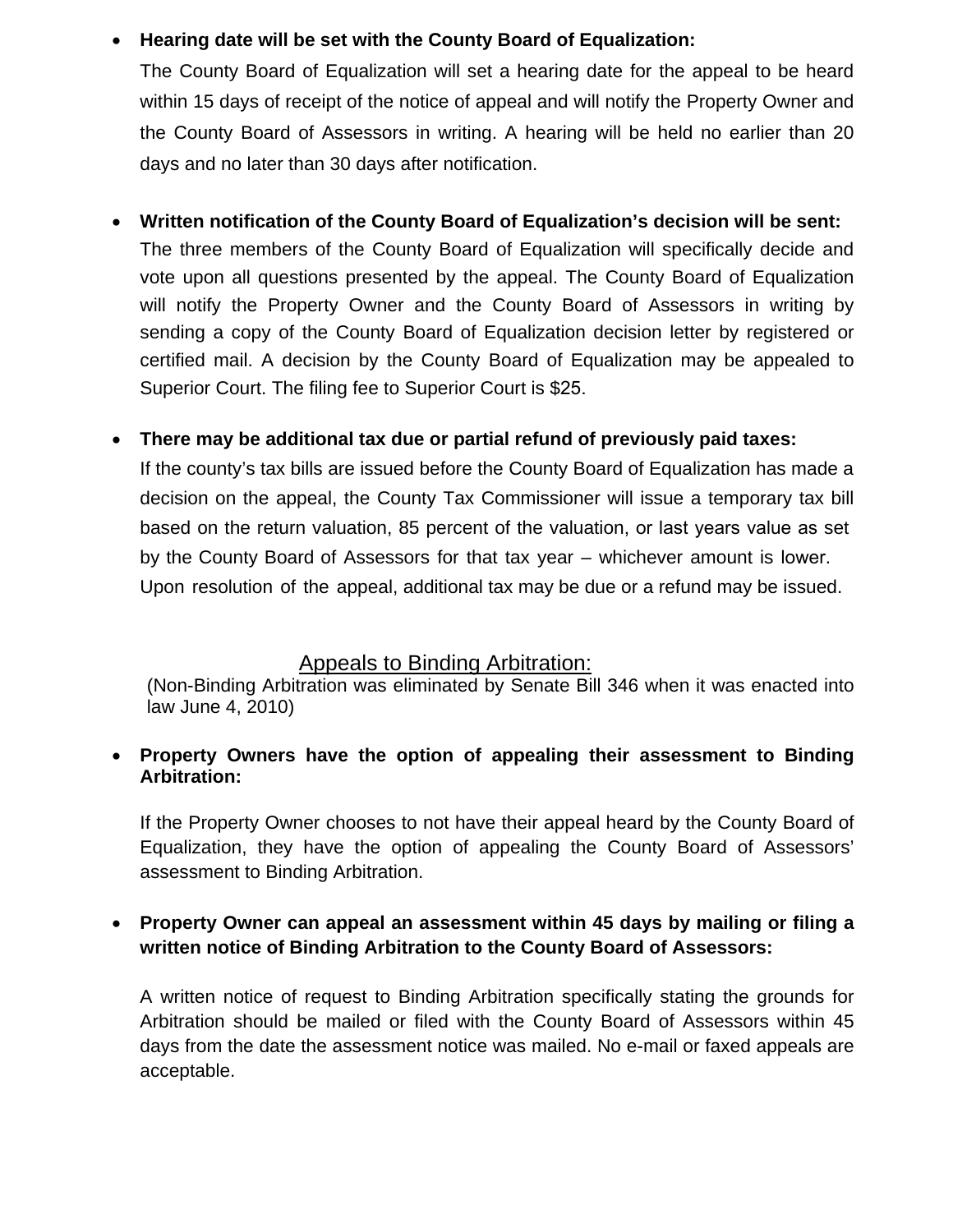#### **Election of property owner to use Binding Arbitration:**

Following an election by the property owner to use Binding Arbitration, a Binding Arbitration appeal shall be effected by the owner mailing or filing a written notice of arbitration with the county Board of Assessors. The notice of arbitration shall specifically state grounds for arbitration and shall be mailed or filed within 45 days from the date of mailing the notice. No e-mail or faxed appeals are acceptable.

### **Property owner to provide a copy of the value certified by a professional real estate appraiser:**

BOA sends acknowledgment letter to Appellant within ten (10) days.

Prior to appointment of one (1) arbitrator and within 45 days of filing the notice of appeal, the property owner shall provide an appraisal certified by a professional Real Estate Appraiser as classified by the Georgia Real Estate Board.

If within 45 days of receiving the certified appraisal, the Board of Assessors accepts the property owner's appraisal value, that value shall become final.

If the appraisal value is rejected, the Board of Assessors shall certify the appeal to the Clerk of Superior Court within 45 days.

Within 15 days of filing the certification to the Clerk of Superior Court, the Chief Judge shall issue an order authorizing the Binding Arbitration.

#### **Binding Arbitration shall be conducted according to the following procedure:**

If the parties agree, the matter shall be submitted to a single Arbitrator chosen by the parties.

If the parties cannot agree, the Arbitrator shall be chosen by the Chief Judge of the Superior Court of the circuit in which the property is located.

In order to be qualified to serve as an Arbitrator, a person shall be classified as a State Certified General Property Appraiser by the Georgia Real Estate Appraisers Board and shall have experience and expertise in appraising the type of property that is the subject of the Binding Arbitration;

The Arbitrator, within 30 days after his or her appointment, shall set a time and place to hear evidence and testimony from both parties. He or she shall provide written notice to the parties personally or by registered or certified mail or statutory overnight delivery not less than ten (10) days before the hearing. The Arbitrator may adjourn or postpone the hearing. The Chief Judge of Superior Court may direct the Arbitrator to proceed promptly with the hearing and the determination of the appeal upon application of any party.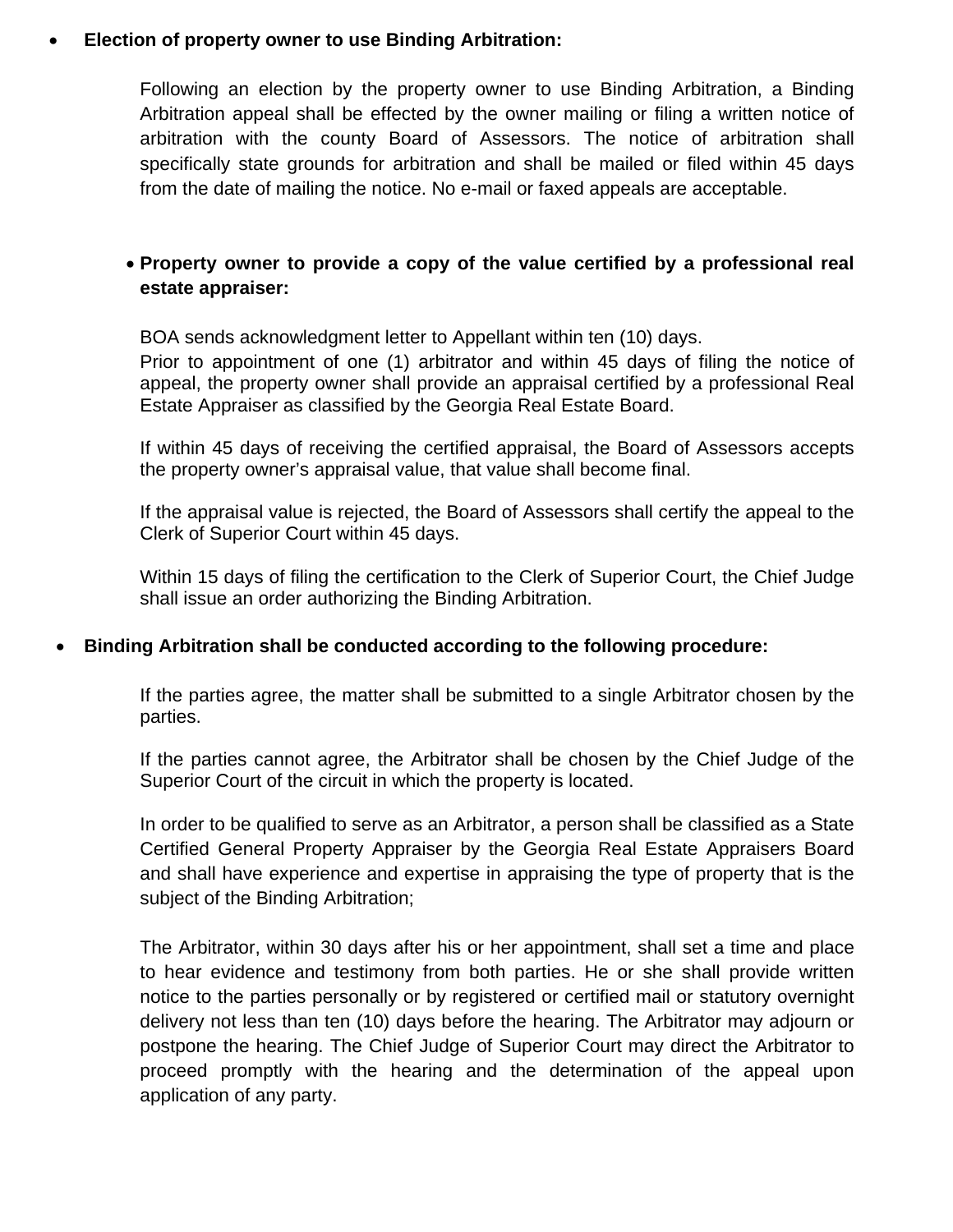At the hearing, the parties shall be entitled to be heard, to present documents, testimony, and other matters, and to cross-examine witnesses. The Arbitrator may hear and determine the controversy upon the documents, testimony, and other matters produced notwithstanding the failure of a party duly notified to appear.

The Arbitrator shall maintain a record of all pleadings, documents, testimony, and other matters introduced at the hearing. The Arbitrator or any party to the proceeding may have the proceedings transcribed by a court reporter.

The provisions of this section may be waived at any time by written consent of the property owner and the Board of Assessors.

The Arbitrator shall render a decision regarding the value of the property subject to Binding Arbitration at the conclusion of the hearing.

In order to determine the value, the Arbitrator shall consider a single value for the property submitted by the Board of Assessors and a single value submitted by the property owner. The property owner shall be responsible for the cost of any appraisal by the property owner's appraiser.

Upon consideration of the single value and evidence by both parties, the Arbitrator shall determine which value is the value for the property under appeal.

If the property owner's value is determined by the Arbitrator to be the value, the county shall be responsible for the fees and costs of such Arbitrator. If the Board of Tax Assessors' value is determined by the Arbitrator to be the value, the property owner shall be responsible for the fees and costs of such Arbitrator.

# Appeals to Hearing Officer

- **Property has to be non-homesteaded with value in excess of \$500,000** Property has to be non-homesteaded real property with a Fair Market Value in excess of \$500,000, as established by the BOA.
- **Valid Appeal**

The written appeal must be mailed or filed with the PAO within 45 days of the date of the assessment notice.

- **BOA has ninety (90) days to review the appeal** The BOA has ninety (90) days to either accept, reject or change the property's value.
- **Changes or Corrections**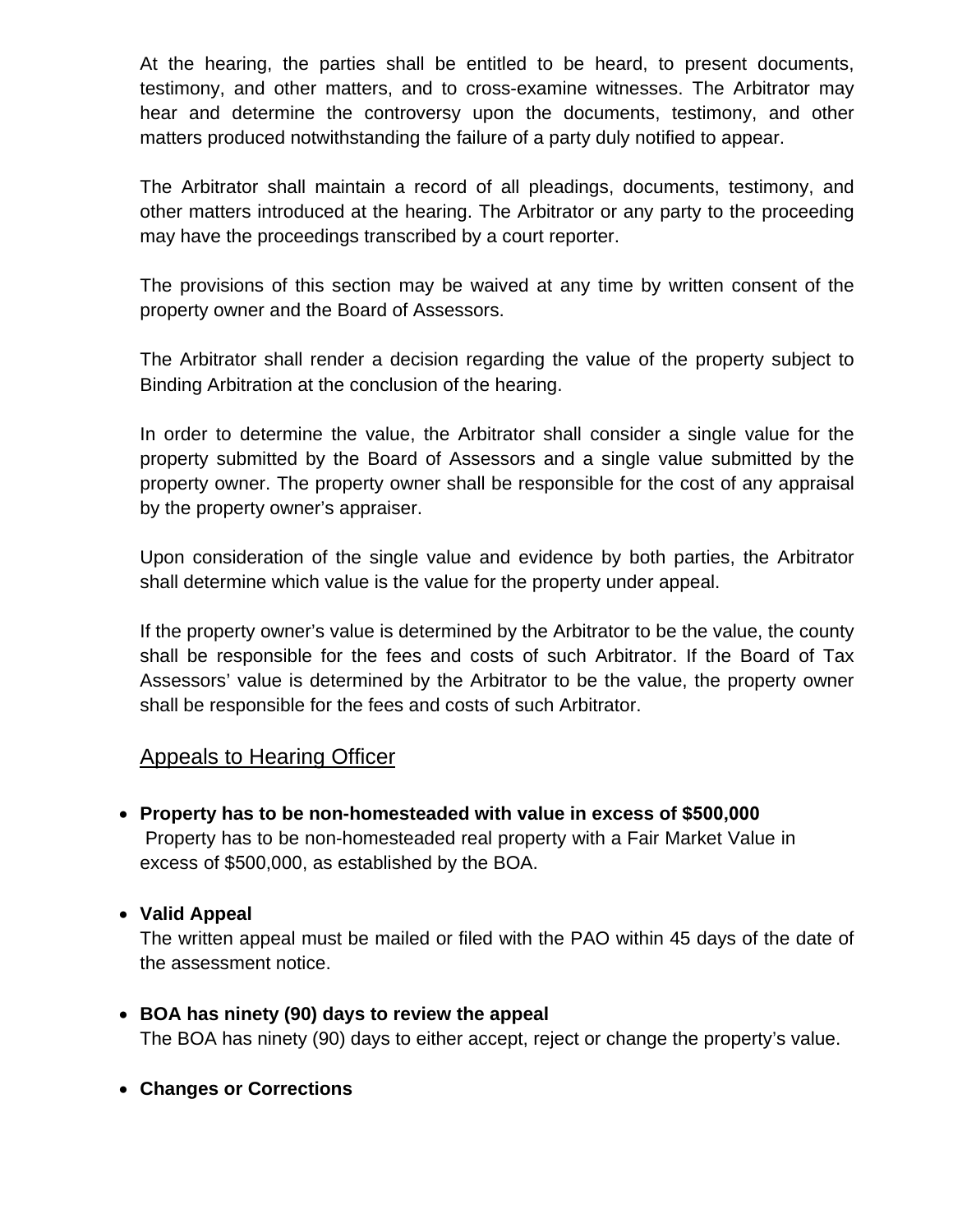If changes or corrections are made by the BOA, the Property Owner is notified in writing and has thirty (30) days to notify the BOA in writing that they are not acceptable to him or her.

#### **• Property owner Notice**

Upon such written notice of unacceptance by the Property Owner, the BOA has thirty (30) days to certify the appeal to the Clerk of Superior Court.

#### **Hearing Officer**

If the Property Owner and the BOA cannot agree on a Hearing Officer, the Clerk of Superior Court will randomly select one. If unable to successfully appoint a Hearing Officer, the Clerk will notify the BOA in writing and the BOA will certify the appeal to the BOE.

# **The provisions in subsection (c) of Code Section 48-5-299 shall apply to the valuation established or rendered by the Board of Assessors, any Arbitrator, Board of Arbitration or Hearing Officer:**

If the county's tax bills are issued before a decision by the BOA, any Arbitrator, Board of Arbitrators or Hearing Officer has been rendered on property which is on appeal, the county Board of Tax Assessors shall specify to the county Tax Commissioner the higher of the property owner's return valuation or 85 percent of the current year's valuation as set by the Board of Tax Assessors. This amount shall be the basis for a temporary tax bill to be issued. Such tax bill shall be accompanied by a notice to the taxpayer that the bill is a temporary bill pending the outcome of the appeal process. Such notice shall also indicate that upon resolution of the appeal, there may be additional taxes due or a refund issued.

## Appeals to Superior Court:

#### **Written notice of appeal must be filed within 45 days to the County Board of Assessors:**

Once a decision has been made by the County Board of Equalization or the Hearing Officer, the Property Owner or the BOA may appeal their decision to Superior Court by mailing or filing with the County Board of Assessors a written notice of appeal. The appeal should be mailed or filed within 30 days from when the decision of the County Board of Equalization was mailed.

#### **Ad Valorem taxes must be paid:**